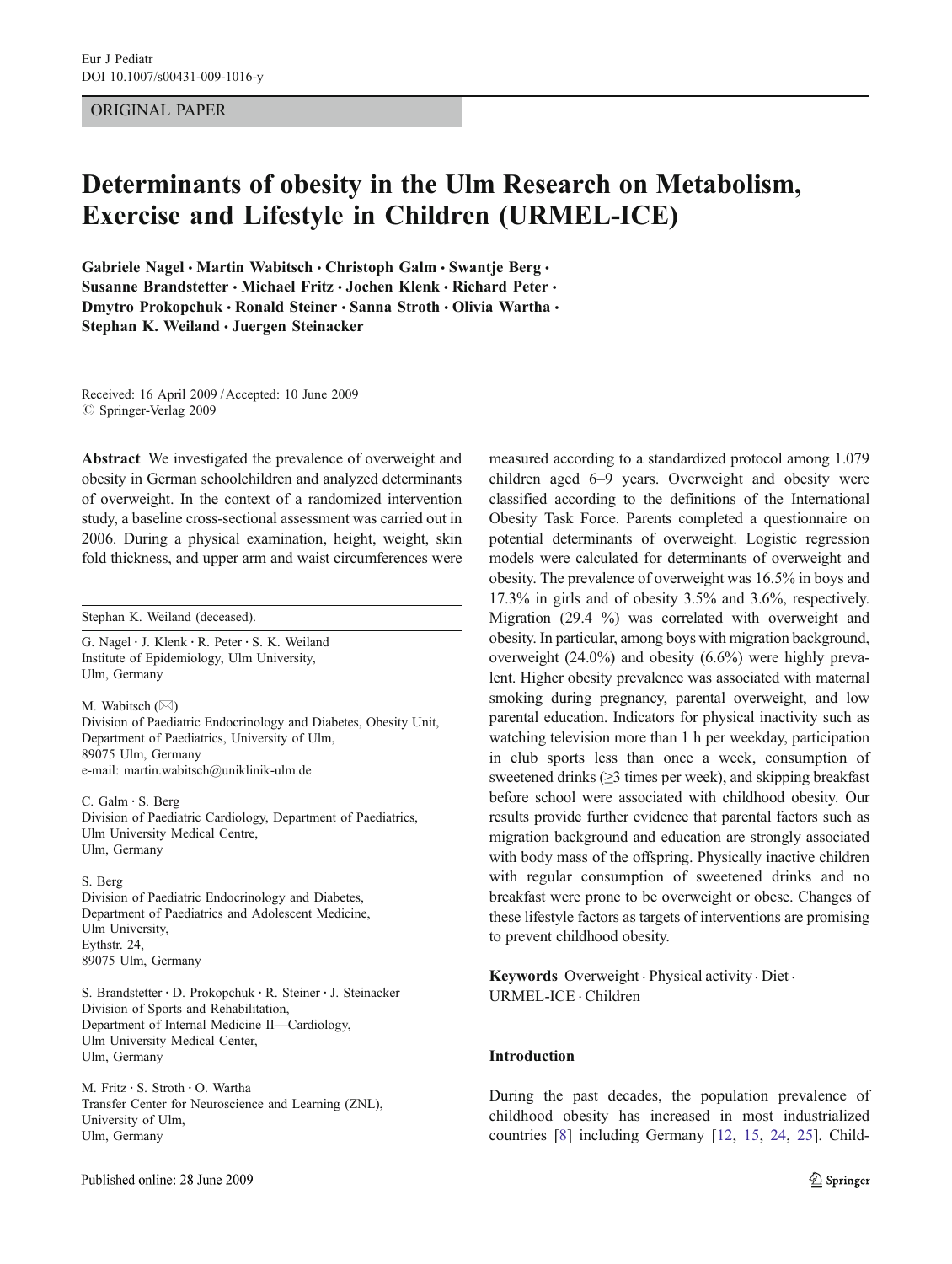hood obesity is associated with psychosocial consequences and a range of health problems, which may last until adult life and cause premature mortality [\[8](#page-6-0), [9,](#page-7-0) [50](#page-8-0), [53\]](#page-8-0). Even obese children showed profiles of cardiovascular risk factors comparable to those in obese adults [\[32](#page-7-0), [35\]](#page-7-0). Thus, there is an urgent need for population-based interventions aiming at prevention in childhood obesity.

The body weight and body composition during childhood may be determined by genetic and behavioral factors such as sedentary lifestyle and dietary habits [\[26](#page-7-0)]. Important risk factors for overweight and obesity have been identified [\[50](#page-8-0)]. Socioeconomic position and migration background were identified as determinants of obesity [\[15,](#page-7-0) [18,](#page-7-0) [42](#page-7-0)]. Besides parental overweight, not being breastfed, other lifestyle factors, socioeconomic position, and ethnic groups were associated with childhood obesity [\[50](#page-8-0)]. Modifiable determinants such as the consumption of foods with high-energy density like fast food and sweetened drinks or sedentary lifestyle are most promising for interventions to prevent childhood obesity [[14,](#page-7-0) [27](#page-7-0), [40,](#page-7-0) [44](#page-7-0)].

Results from former intervention studies on physical activity or dietary advices suggested only little effects of interventions [\[46](#page-7-0)]. However, in many studies, improvement in diet or changes in physical activity habits were recorded. Studies with appropriate design, duration, and intensive interventions may reveal favorable body mass index (BMI) changes [\[46](#page-7-0)]. Therefore, the intervention study Ulm Research on Metabolism, Exercise and Lifestyle in Children (URMEL-ICE) has been established. URMEL-ICE focused on intensive motivation of physical activity and reduction of energy dense drinks as an integral part of daily education over a period of one school year (manuscript in preparation).

The purpose of the present analysis was (1) to quantify the prevalence of overweight and obesity at baseline and (2) to explore determinants of overweight and obesity in 6- to 9-year-old schoolchildren.

#### Materials and methods

#### Study population

As part of the lifestyle intervention study URMEL-ICE, a baseline cross-sectional assessment was carried out in 2006. All primary schools in Ulm and adjacent regions comprising 5,044 children in 123 schools (232 second-grade classes) were invited to participate in the study. Only schools which did not participate in other health programs were included. Finally, 64 classes in 32 schools (1,427 pupils) agreed to participate prior to randomization. Parents provided signed written informed consent for their children to participate in assessments and clinical investigations, blood and DNA analysis of their children. Informed consent and completed questionnaires

(parental and child-specific part) were obtained from 1,120 children (53% boys, 47% girls). All children were invited to a baseline physical examination at which 1,079 (94 %) children in the mean age of 7.6 years (SD=0.4 years) participated and were included in the present analysis.

#### Anthropometric measurements

During the physical examination in the outpatient clinic of the Ulm Children's Hospital, anthropometric measurements were performed in a standardized manner. Height was measured to the nearest 0.1 cm (Ulm Stadiometer, Busse Design, Ulm, Germany) and weight to the nearest 0.1 kg on a calibrated balance beam scale (Seca, Hamburg, Germany) wearing only underclothes. BMI was calculated as weight (in kilograms)/ height (in square meters) and classified using international cut-off points for overweight and obesity, respectively, as recommended by the International Obesity Task Force (IOTF) [[4](#page-6-0)]. The IOTF provides cut-off values based on percentiles passing through BMI 25 or 30 kg/m<sup>2</sup> at age 18 to define overweight and obesity, respectively. In addition, the standard deviation scores (SDS) of BMI were calculated [[4,](#page-6-0) [17\]](#page-7-0). Upper arm circumference was measured midway between the olecranon and the tip of the acromion process. Waist circumference was measured to the nearest 0.1 cm at umbilicus level. Skin fold thickness measurements were performed by using a Lange skin fold caliper (Santa Cruz, CA). Subscapular skin fold thickness was measured below the tip of the scapula with the fold running at an angle of 45° downwards from the spine; triceps skin fold thickness was measured on the left ram halfway between the inferior border of the olecranon and the tip of the acromion process in a standardized manner by trained medical staff. All anthropometric measurements were done three times by trained personal. Interindividual and intraindividual variations were <5%, respectively.

#### Data collection

A standardized parental questionnaire was used to collect data on the current parental height and weight of which BMI (in kilograms per square meter) was calculated. Migration background was defined as child's father or mother were born abroad or as father or mother had spoken a foreign language during the child's first years of life. Educational level of the mother and the father was categorized based on the years of schooling in  $\leq 10$  and  $> 10$  years. Information on maternal smoking during pregnancy was collected (yes, no). Data on birth weight and height were extracted from the children's screening books and classified as <2,500, 2,500– 3,999, and ≥4,000 g. Small for gestation was calculated using the reference data of Voigt et al. [\[48](#page-8-0)]. Children  $(N=$ 103) born small for gestation were excluded to calculate the associations of birth weight with overweight and obesity.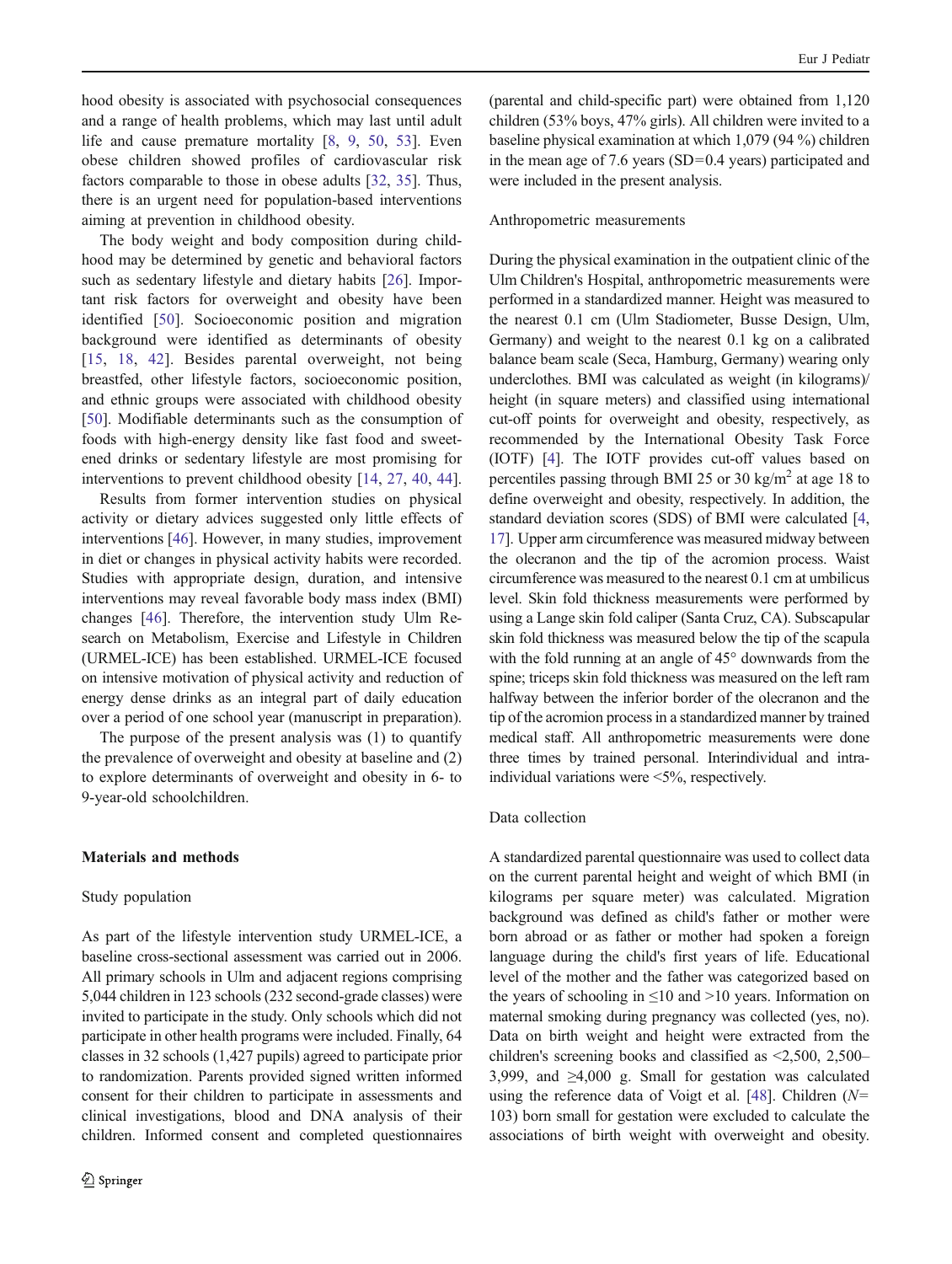The duration of exclusive breastfeeding was classified as <2, 2–4, and  $>5$  months.

The following variables were selected to characterize the children's current lifestyle: time spent watching television (TV) on weekdays ( $>1$  vs.  $\leq 1$  h), time spent watching TV on weekends (>1 vs.  $\leq$ 1 h), playing video games on weekdays ( $>1$  vs.  $\leq 1$  h), and playing video games on weekends (>1 vs.  $\leq$ 1 h). Playing outside  $\leq$ 5 times a week, club sports (<1 vs.  $\geq$ 1 time per week), and nonclub sports  $\leq 1$  vs.  $\geq 1$  time per week). Consumption of sweetened drinks (fizzy drinks) was classified  $\geq$ 3 vs. <3 times per week and of breakfast before school (yes, no).

# Statistical analysis

P values were calculated using Fisher's exact test for categorical data and Wilcoxon test for continuous data and P values <0.05 from two-sided tests were considered to be statistically significant. Crude logistic regression models were calculated to estimate the odds ratios (OR) and 95% confidence intervals (95%CI) for overweight and obesity [\[4\]](#page-6-0). Stratified analyses were performed by sex and migration background. We controlled for sex and age by using the sex- and age-specific BMI percentiles in order to define overweight and obesity. Further adjustments for potential confounders were performed. Due to the low obesity prevalence, the analyses concerning obesity were performed for the entire study sample. All analyses were carried out applying the statistical software package SAS release 9.1 (SAS Institute, Cary, NC, USA).

# **Results**

Table [1](#page-3-0) shows the sample characteristics by sex. Among 1,079 children with a median age of 7.6 years (range 6.2– 9.2 years) about 30% had a migration background. BMI was statistically significantly higher among boys than among girls, while waist circumference and upper arm circumference did not differ between boys and girls. Skin fold thickness for subscapular and triceps measurements were on average statistically significantly higher among girls than boys.

Among boys, high birth weight  $(\geq 4,000 \text{ g})$  was more frequent than among girls (11.8% vs. 7.9%), more boys were born small for gestation (13.3% vs. 11.0%), and after gestation time below 37 weeks compared to girls (7.5% vs. 6.4%), but none reached statistical significance. Breastfeeding patterns differed statistically significantly between boys and girls: boys were more often breastfed than girls 2– 4 months. No obvious sex difference was observed for the exposure to tobacco smoking by the mother during pregnancy. Mothers' and fathers' characteristics of mean age, BMI, and education did not differ between boys and girls, except for paternal level of education, which tended to be higher among boys. Concerning lifestyle variables statistically significant sex differences emerged: among boys, playing video games was more prevalent, while girls participated less in club activities than boys and girls omitted breakfast before school. However, no statistically significant sex differences were observed for the consumption of sweetened beverages  $(\geq 3)$  drink per week) and watching TV of more than 1 h per weekday.

Table [2](#page-4-0) shows the prevalence of overweight and obesity in the URMEL-ICE study by sex according to the IOTF criteria. The prevalence of overweight was 16.5% in boys and 17.3% in girls. The values for obesity were 3.5% and 3.6%, respectively. Among migrants, overweight was more prevalent in both sexes (boys 25.7% vs. 11.6% and girls 22.3% vs. 14.7%). For obesity, differences by migration background were markedly present in boys (9.5% in migrants vs. 0.8% in nonmigrants), but not in girls (3.6% in migrants vs. 3.4% in nonmigrants)

In Table [3,](#page-4-0) the crude OR for overweight (by migration status) and obesity (in total) are presented for selected risk factors in the URMEL-ICE baseline assessment. Overall, overweight was associated with maternal smoking during pregnancy  $(OR = 2.36, 95\% CI = 1.58 - 3.52)$ , maternal and paternal overweight (OR=2.65, 95%CI=1.91–3.68 and OR=2.07, 95%CI=1.47–2.92, respectively), and maternal and paternal education (OR=1.57,  $95\%$ CI=1.05–2.33 and  $OR=1.79$ ,  $95\%CI=1.22-2.64$ , respectively). Overall, stronger associations were observed of these variables with obesity. In particular, the relationship between maternal overweight and obesity of the children was strengthened  $(OR = 7.26, 95\% CI = 3.40 - 15.52).$ 

No association was found for birth weight, while breastfeeding over 2 months was inversely associated with overweight. Female sex was related to less overweight in children with migration background. Concerning overweight, the associations were more pronounced for maternal education in migrants ( $OR = 2.76$ ,  $95\%CI = 1.24 - 6.13$ ) than in nonmigrants ( $OR=1.14$ ,  $95\%CI=0.68-1.89$ ).

Table [4](#page-5-0) shows the crude OR and 95%CI for overweight (by migration status) and obesity (in total) of selected components of the intervention in the URMEL-ICE baseline assessment. In the crude models, TV consumption more than 1 h on weekdays  $(OR=1.69, 95\%CI=$ 1.22–2.35), TV consumption more than 1 h on weekends  $(OR = 2.02, 95\% CI = 1.27 - 3.22)$ , club sports less than once per week  $(OR = 2.22, 95\% CI = 1.57 - 3.13)$ , nonclub sports less than once a week  $(OR=1.70; 95\%CI=1.19-$ 2.41), and skipping breakfast before school  $(OR=1.73,$ 95%CI=1.13–2.64) were associated with overweight. After further adjustment for migration status (data not shown), watching TV (more than 1 h on weekdays and weekends each) and lack of sports activity both club and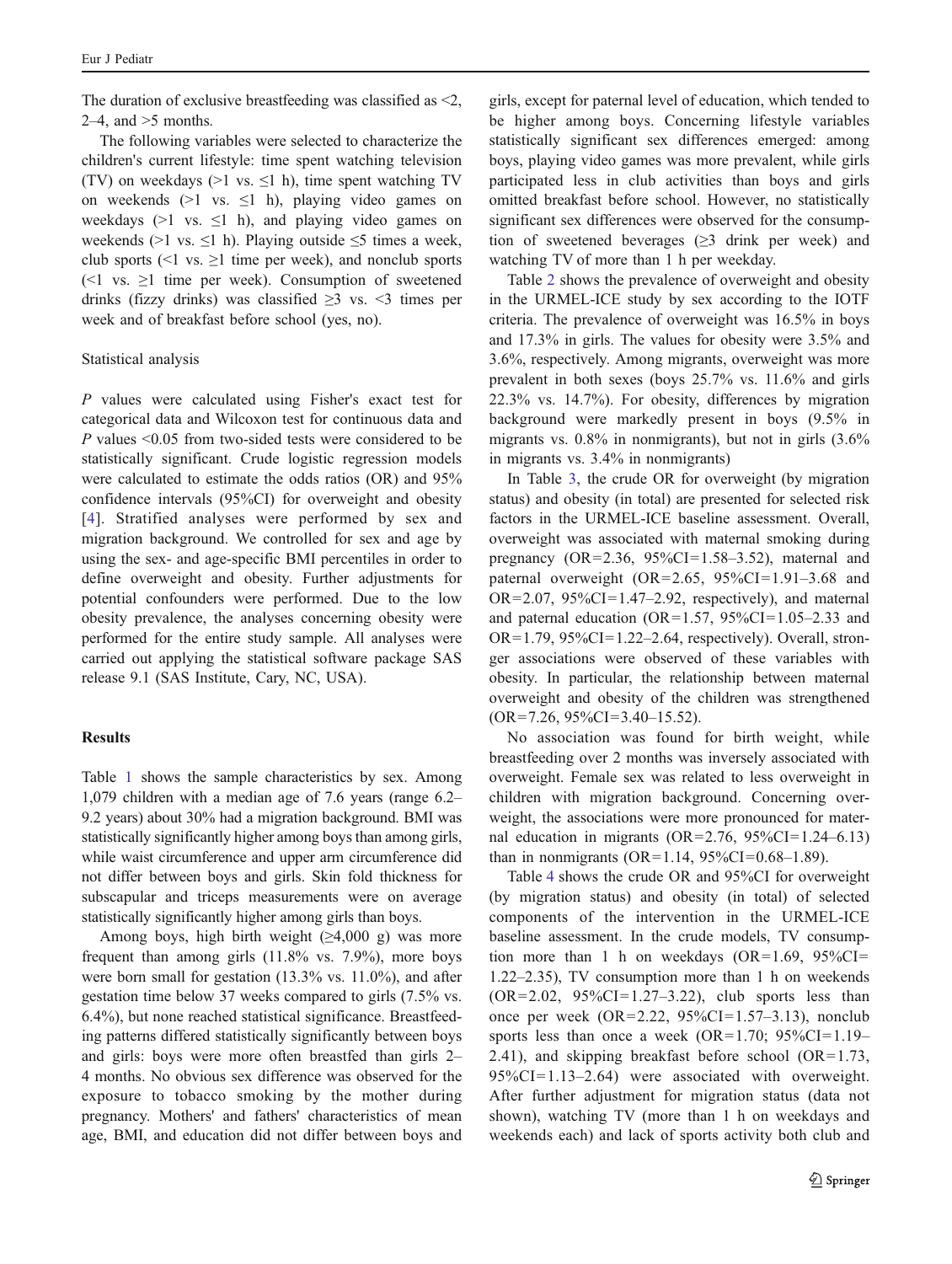<span id="page-3-0"></span>Table 1 Characteristics of boys and girls attending the URMEL-ICE baseline assessment

|                                                    | Number | <b>Boys</b>         | Girls              | Total             |
|----------------------------------------------------|--------|---------------------|--------------------|-------------------|
| Participants (N)                                   | 1,079  | 577                 | 502                | 1,079             |
| Age, years [median (range)]                        | 1,078  | $7.59(6.54 - 9.21)$ | $7.56(6.18-9.18)$  | $7.57(6.18-9.21)$ |
| Migration (%)                                      | 989    | 29.1                | 29.8               | 29.4              |
| Anthropometric measures                            |        |                     |                    |                   |
| BMI, $\text{kg/m}^2$ [mean (SD)]                   | 1,064  | $16.39(2.25)$ *     | $16.08~(2.16)*$    | 16.24(2.22)       |
| BMI SDS [mean (SD)]                                | 1,063  | $0.09(1.01)$ *      | $-0.04$ $(1.02)*$  | 0.03(1.02)        |
| Waist circumference, cm [mean (SD)]                | 1,072  | 59.75 (6.56)        | 59.16 (6.63)       | 59.48 (6.60)      |
| Upper arm circumference, cm [mean (SD)]            | 1,074  | 20.22 (2.54)        | 20.37 (2.57)       | 20.29 (2.55)      |
| Skin fold thickness                                |        |                     |                    |                   |
| Subscapular, mm [median (range)]                   | 1,073  | $6.3(3.3-38.0)$ *   | $7.0(3.0-32.0)*$   | $7.0(3.0-38.0)$   |
| Triceps, mm [median (range)]                       | 1,073  | 12.0 $(4.0-40.0)*$  | $13.7(5.7-42.0)$ * | $13.0(4.0-42.0)$  |
| Pregnancy and birth characteristics                |        |                     |                    |                   |
| Maternal smoking during pregnancy (%)              | 1,065  | 14.4                | 13.3               | 13.9              |
| Breastfeeding (%)                                  | 973    |                     |                    |                   |
| $<$ 2 months                                       |        | $26.1*$             | $31.5*$            | 28.6              |
| 2-4 months                                         |        | $32.7*$             | $23.5*$            | 28.5              |
| $\geq$ 5 months                                    |        | $41.3*$             | 45.0*              | 43.0              |
| Birth weight (%)                                   | 882    |                     |                    |                   |
| $< 2,500$ g                                        |        | 5.2                 | 6.0                | 5.6               |
| 2,500-3,999 g                                      |        | 83.1                | 86.1               | 84.5              |
| $≥4,000$ g                                         |        | 11.8                | 7.9                | 10.0              |
| Weeks of gestation $\leq$ 37 (%)                   | 873    | 7.5                 | 6.4                | 7.0               |
| Small for gestational age (%)                      | 873    | 13.3                | 11.0               | 12.3              |
| Parental characteristics                           |        |                     |                    |                   |
| Current maternal age, years [mean (SD)]            | 1,067  | 37.16 (4.94)        | 37.26 (4.93)       | 37.21 (4.93)      |
| Current paternal age, years [mean (SD)]            | 1,044  | 40.11 (5.78)        | 40.36 (5.95)       | 40.22 (5.86)      |
| Maternal education $\geq 10$ years (%)             | 1,055  | 27.2                | 27.4               | 27.3              |
| Paternal education $\geq 10$ years (%)             | 1,020  | 36.3                | 31.8               | 34.2              |
| Maternal BMI, $\text{kg/m}^2$ [mean (SD)]          | 1,043  | 24.53(10.34)        | 24.52 (8.35)       | 24.53 (9.46)      |
| Paternal BMI, kg/m <sup>2</sup> [mean (SD)]        | 998    | 26.03(3.19)         | 25.97 (3.38)       | 26.00 (3.28)      |
| Lifestyle characteristics                          |        |                     |                    |                   |
| Watching $TV \ge 1$ h on weekdays                  | 1,049  | 44.7                | 42.6               | 43.8              |
| Watching $TV \ge 1$ h on weekends                  | 1,038  | 78.6                | 76.4               | 77.6              |
| Playing video games on weekdays $\geq 1$ h per day | 1,040  | $6.1*$              | $2.3*$             | 4.3               |
| Playing video games on weekends $\geq 1$ h per day | 1,042  | 22.7*               | $12.3*$            | 17.9              |
| Consumption of soft drinks $\geq$ 3 times a week   | 1,022  | 26.8                | 27.3               | 27.0              |
| No breakfast before school                         | 1,061  | $11.4*$             | $15.7*$            | 13.4              |
| Playing outside $\leq$ 5 times a week              | 1,057  | 21.4                | 21.2               | 21.3              |
| Club sports $\leq 1$ time a week                   | 1,017  | $25.6*$             | $31.4*$            | 28.3              |
| Nonclub sports <1 time a week                      | 964    | 32.9                | 30.7               | 31.9              |

 $*P<0.05$ 

nonclub remained statistically significantly associated with overweight.

Overall, for obesity, a similar pattern of associations as for overweight was found. Skipping breakfast before school was also related to obesity. The consumption of sweetened drinks was associated with obesity (≥3 vs. less per week: OR=2.65, 95%CI=1.34–5.21). No associations between overweight and obesity were found for consumption of sweetened drinks at school (data not shown). Watching TV more than 1 h (on weekdays) and lack of physical activity in club remained statistically significantly associated with obesity.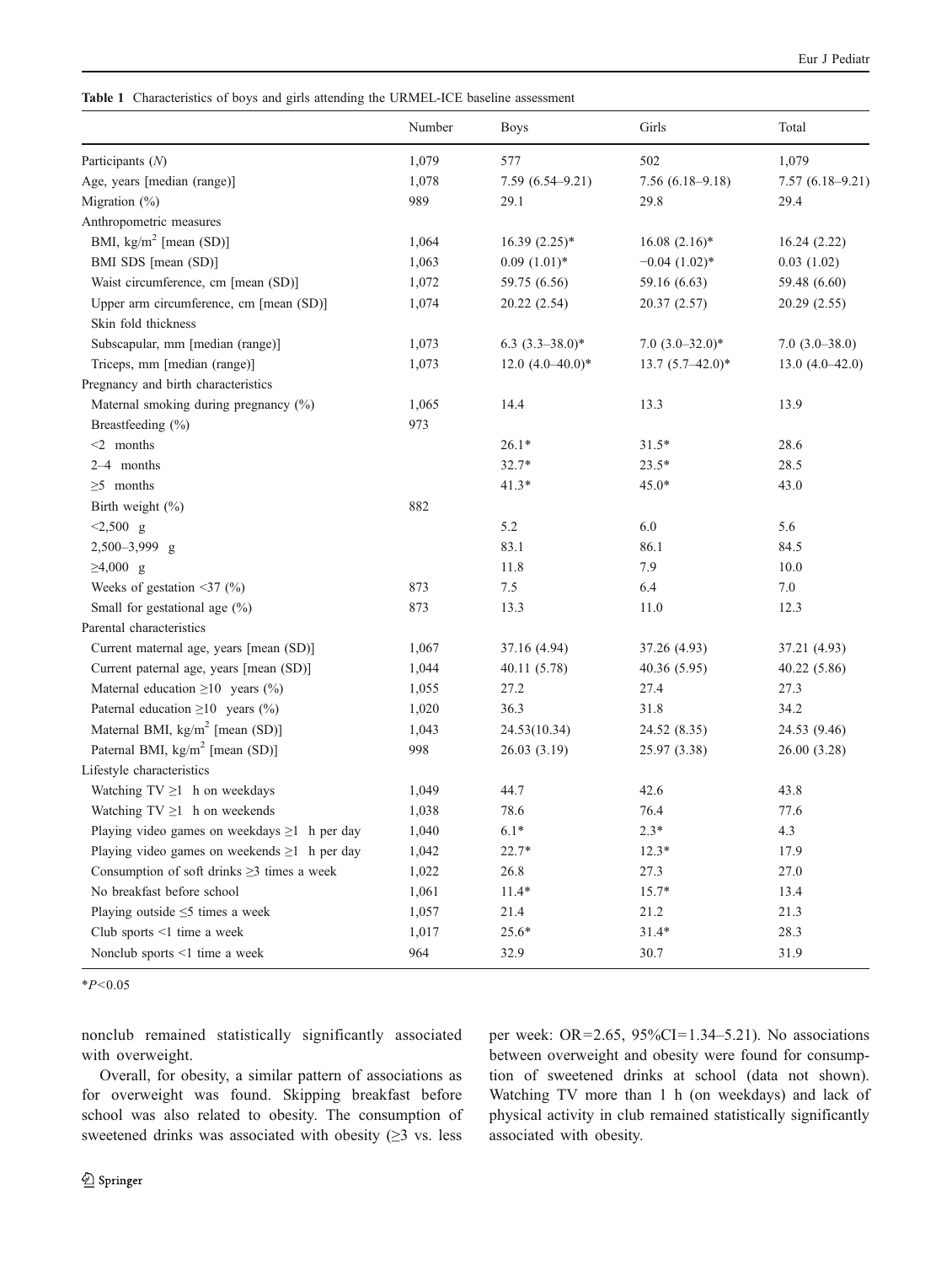<span id="page-4-0"></span>Table 2 Overweight and obesity in children attending the URMEL-ICE baseline assessment

|             | <b>Boys</b> |        | Girls |        | Total                                        |      |
|-------------|-------------|--------|-------|--------|----------------------------------------------|------|
|             |             |        |       |        | Number Percent Number Percent Number Percent |      |
| Total       | 565         |        | 498   |        | $1,063^{\rm a}$                              |      |
| Overweight  | 93          | 16.5   | 86    | 17.3   | 179                                          | 16.8 |
| Obesity     | 20          | 3.5    | 18    | 3.6    | 38                                           | 3.6  |
| Nonmigrants | 362         |        | 327   |        | 689                                          |      |
| Overweight  | 42          | 11.6   | 48    | 14.7   | 90                                           | 13.1 |
| Obesity     | 3           | $0.8*$ | 11    | $3.4*$ | 14                                           | 2.0  |
| Migrants    | 148         |        | 139   |        | 287                                          |      |
| Overweight  | 38          | 25.7   | 31    | 22.3   | 69                                           | 24.0 |
| Obesity     | 14          | 9.5    | 5     | 3.6    | 19                                           | 6.6  |

 $*P<0.05$ 

<sup>a</sup> Missing values occurred due to BMI and age

#### **Discussion**

Prevalence of overweight and obesity

In the present study, the overall prevalence of overweight was 16.8% and of obesity was 3.6% with no substantial sex difference. Our prevalence rates were higher than previous data from Germany using also the IOTF definitions for overweight and obesity among 6- to 7-year-old children [\[18,](#page-7-0) [29](#page-7-0), [52\]](#page-8-0) and recent results from the German Health Interview and Examination Survey for Children and Adolescents ("Kinderund Jugendgesundheitssurvey" [KIGGS]) among children aged 7–10 years using German reference data [\[17,](#page-7-0) [19\]](#page-7-0). Regional differences of overweight in Germany were reported [\[24,](#page-7-0) [35\]](#page-7-0). The KIGGS study aimed to be representative for Germany [\[19\]](#page-7-0) by randomly selecting local residents with stratification in 1-year age groups in 167 sample points representative for Germany [[16](#page-7-0)]. Differences in the prevalence of obesity may be attributed to regional demographic profiles. Compared with other European countries, our observations for overweight and obesity ranged in the middle position [\[25](#page-7-0)].

Among children with migration background, the prevalence of overweight and obesity was higher than among

Table 3 Crude OR for overweight (by migration status) and obesity (in total) are presented for selected risk factors in the URMEL-ICE baseline assessment

|                                                                                                         | Overweight |                                            |             |                             |           |                           | Obesity           |                                              |
|---------------------------------------------------------------------------------------------------------|------------|--------------------------------------------|-------------|-----------------------------|-----------|---------------------------|-------------------|----------------------------------------------|
|                                                                                                         | Total      |                                            | Nonmigrants |                             | Migrants  |                           | Total             |                                              |
|                                                                                                         | N(%        | Overweight, OR (95%CI)                     | N(%         | Overweight, OR (95%CI)      | N(%       | Overweight, OR (95%CI)    | Obese,<br>$N(\%)$ | OR (95%CI)                                   |
| Sex $(0 = boys, 1 = girls)$                                                                             |            | $179(16.8)$ 1.06 $(0.77-1.46)$ 90 $(13.1)$ |             | $1.31(0.84-2.04)$ 69 (24,0) |           |                           |                   | $0.83(0.48-1.43)$ 38 (3.6) 1.02 (0.53-1.95)  |
| Migration (yes/no)                                                                                      | 159(16.3)  | $2.11(1.49-2.99) -$                        |             |                             |           |                           |                   | $33(3.4)$ $3.42(1.69-6.92)$                  |
| Pregnancy and birth<br>characteristics<br>Maternal smoking<br>during pregnancy<br>Breastfeeding $(\% )$ |            | $178(16.9)$ $2.36(1.58-3.52)$ 90 (13.1)    |             | $2.11(1.18-3.77)$ 69 (24.2) |           |                           |                   | $2.19(1.14-4.18)$ 38 (3.6) 5.51 (2.83-10.71) |
| $<$ 2 months                                                                                            | 63 (22.9)  | 1.00                                       | 30(17.1)    | 1.00                        | 24 (34.8) | 1.00                      | 17(6.2)1.00       |                                              |
| 2-4 months                                                                                              | 45(16.5)   | $0.67(0.44-1.02)$ 26 (15.0)                |             | $0.86(0.48-1.52)$ 15 (19.0) |           | $0.44(0.21-0.93)$ 7 (2.6) |                   | $0.40(0.16-0.98)$                            |
| $>5$ months                                                                                             | 47(11.4)   | $0.43(0.29-0.65)$ 26 (8.4)                 |             | $0.45(0.25-0.78)$ 18 (22.0) |           | $0.53(0.26-1.08)$ 5 (1.2) |                   | $0.19(0.07-0.51)$                            |
| Birth weight $(g)$                                                                                      |            |                                            |             |                             |           |                           |                   |                                              |
| < 2,500                                                                                                 | 3(10.7)    | $0.64(0.19-2.15)$ 2 (10.5)                 |             | $0.85(0.19-3.79)$ 1 (12.5)  |           | $0.43(0.05-3.64)$ -       |                   |                                              |
| 2500-3,999                                                                                              | 101(15.9)  | 1.00                                       | 55(12.1)    | 1.00                        | 35(24.8)  | 1.00                      | 10(7.1)1.00       |                                              |
| $\geq 4,000$                                                                                            | 17(19.8)   | $1.31(0.74-2.32)$ 11 (20.4)                |             | $1.85(0.90-3.80)$ 5 (18.5)  |           | $0.69(0.24-1.95)$ 1 (3.7) |                   | $0.70(0.16-3.03)$                            |
| Parental characteristics                                                                                |            |                                            |             |                             |           |                           |                   |                                              |
| Maternal overweight<br>BMI $\geq$ 25 kg/m <sup>2</sup>                                                  | 179(16.8)  | $2.65(1.91-3.68)$ 90 (13.1)                |             | $2.17(1.38-3.42)$ 69 (24.0) |           |                           |                   | $2.74(1.57-4.80)$ 38 (3.6) 7.26 (3.40-15.52) |
| Paternal overweight<br>BMI $\geq$ 25 kg/m <sup>2</sup>                                                  | 179(16.8)  | $2.07(1.47-2.92)$ 90 (13.1)                |             | $2.09(1.30-3.36)$ 69 (24.0) |           |                           |                   | $2.15(1.19-3.88)$ 38 (3.6) $2.42(1.16-5.03)$ |
| Maternal education<br>$\leq 10$ years                                                                   | 172(16.5)  | $1.57(1.05-2.33)$ 88 (12.9)                |             | $1.14(0.68-1.89)$ 66 (23.6) |           |                           |                   | $2.76(1.24-6.13)$ 37 (3.6) 4.39 (1.34-14.41) |
| Paternal education<br>$\leq 10$ years                                                                   |            | $162(16.1)$ 1.79 $(1.22-2.64)$ 83 $(12.4)$ |             | $1.61(0.98-2.66)$ 64 (23.5) |           |                           |                   | $1.45(0.73-2.86)$ 36 (3.6) 2.22 (0.96-5.11)  |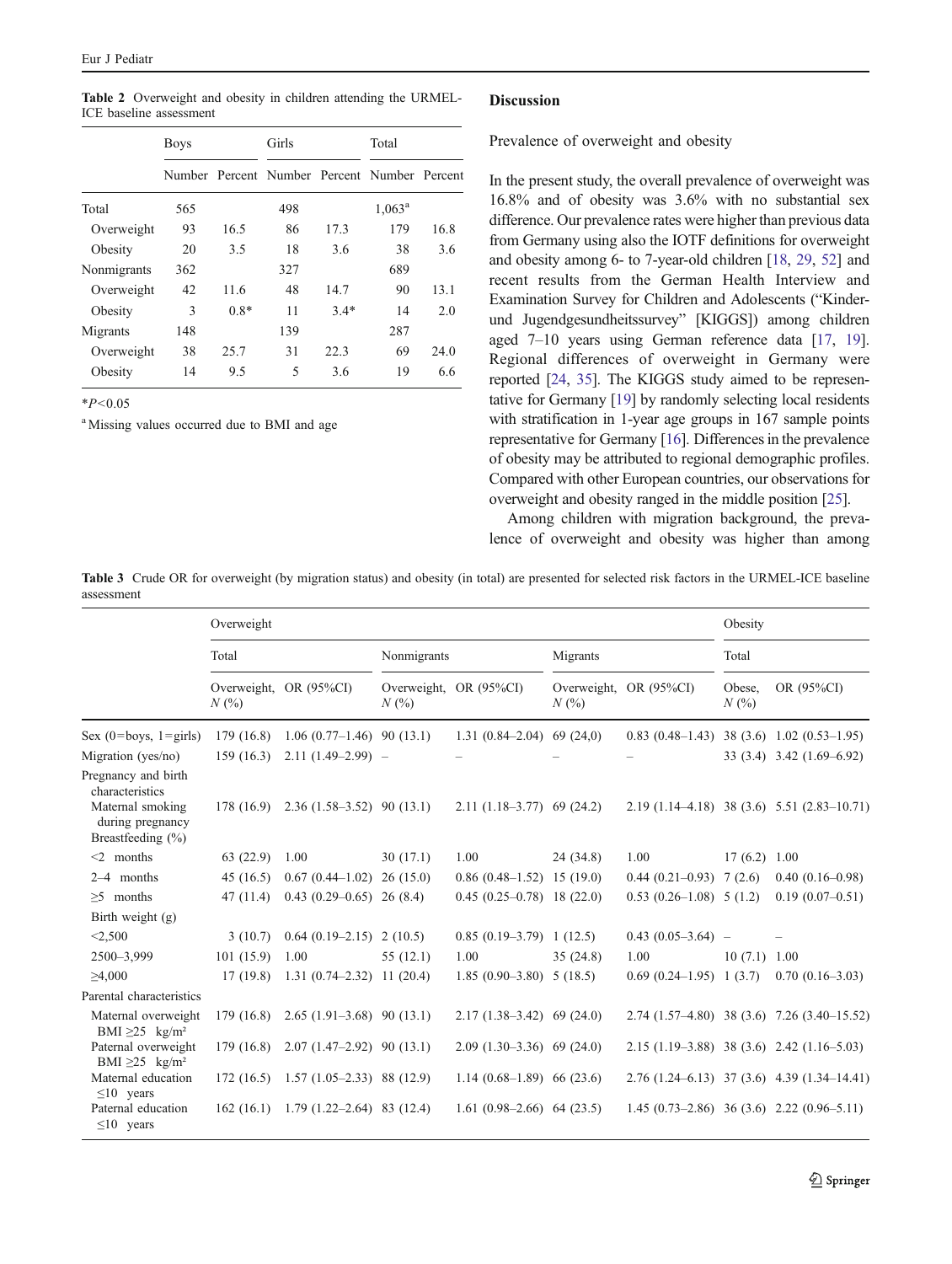<span id="page-5-0"></span>

| Lifestyle characteristics                        | Overweight          |                        |                     |                     |                           |                     | Obesity                                                                             |                     |
|--------------------------------------------------|---------------------|------------------------|---------------------|---------------------|---------------------------|---------------------|-------------------------------------------------------------------------------------|---------------------|
|                                                  | Total               |                        | Nonmigrants         |                     | Migrants                  |                     | Total                                                                               |                     |
|                                                  | Overweight,<br>N(%) | OR (95%CI)             | Overweight,<br>N(%) | OR (95%CI)          | Overweight,<br>$N($ % $)$ | OR (95%CI)          | Obese,<br>$N$ $\left(\!\! \begin{array}{c} \times \\ \times \end{array}\!\!\right)$ | OR (95%CI)          |
| Watching $TV \ge 1$ h on weekdays                | 172 (16.6)          | $1.69$ $(1.22 - 2.35)$ | 88 (13.0)           | $1.34(0.85 - 2.11)$ | 65 (23.7)                 | $1.98(1.09 - 3.61)$ | 36(3.5)                                                                             | $2.65(1.31 - 5.36)$ |
| Watching $TV \ge 1$ h on weekends                | 170 (16.6)          | $2.02(1.27 - 3.22)$    | 87 (13.0)           | $1.86(1.04 - 3.34)$ | 64 (23.4)                 | $1.67(0.67 - 4.21)$ | 35 (3.4)                                                                            | 1.75 (0.67-4.56)    |
| Playing video games on weekdays ≥1 h per day     | 174 (17.0)          | $1.84(0.93 - 3.63)$    | 88 (13.1)           | $1.05(0.31 - 3.64)$ | 67 (24.6)                 | $2.18(0.85 - 5.59)$ | 37 (3.6)                                                                            | $1.26(0.29 - 5.39)$ |
| Playing video games on weekends ≥1 h per day     | [71(16.7)           | $1.10(0.72 - 1.68)$    | 87 (13.0)           | $0.95(0.47 - 1.93)$ | 65 (23.4)                 | $0.84(0.46 - 1.55)$ | 36 (3.5)                                                                            | $1.36(0.61 - 3.04)$ |
| Consumption of soft drinks $\geq$ 3 times a week | 162 (16.1)          | $1.04(0.72 - 1.52)$    | 85 (12.7)           | $0.96(0.55 - 1.65)$ | 61(23.0)                  | $1.03(0.57 - 1.88)$ | 35(3.5)                                                                             | $2.65(1.34 - 5.21)$ |
| No breakfast before school                       | 176 (16.8)          | $1.73(1.13-2.64)$      | 89 (13.0)           | 2.30 (1.18-4.49)    | 68 (24.1)                 | $0.65(0.33 - 1.28)$ | 37(3.5)                                                                             | 2.50 (1.19-5.29)    |
| Playing outside $\leq$ 5 times a week            | 173 (16.6)          | $0.93(0.62 - 1.39)$    | 89 (13.1)           | $0.81(0.45 - 1.47)$ | 65 (23.3)                 | $1.03(0.55 - 1.92)$ | 37 (3.7)                                                                            | $0.71(0.29 - 1.72)$ |
| Club sports <1 time a week                       | 166 (16.5)          | $2.22(1.57 - 3.13)$    | 87 (13.0)           | 1.81 (1.06-3.08)    | 61 (23.9)                 | $1.93(1.06 - 3.49)$ | 35 (3.5)                                                                            | 2.17 (1.10-4.28)    |
| Nonclub sports <1 time a week                    | 156 (16.4)          | $1.70(1.19 - 2.41)$    | 84 (13.1)           | $1.22(0.74 - 2.01)$ | 56 (23.2)                 | $2.41(1.31 - 4.44)$ | 31(3.3)                                                                             | $1.38(0.66 - 2.88)$ |
|                                                  |                     |                        |                     |                     |                           |                     |                                                                                     |                     |

children without migration background. In particular, among boys with migration background, higher prevalence of overweight and obesity was observed: for overweight more than twice as high and for obesity ninefold as high as in their counterparts. These observations are in line with other reports among children (5 –6 years) in Germany [\[15](#page-7-0) , [18](#page-7-0) , [42\]](#page-7-0). In the KIGGS study, differences by migration background were remarkably strong among 7- to 10-year-old children [[19\]](#page-7-0).

In our data, the proportion of persons with migration background (29.4%) was comparable with other authors [[42\]](#page-7-0), but also lower [\[18](#page-7-0) , [24\]](#page-7-0) and higher [[16](#page-7-0)] proportions were reported. Differences can be explained by the definition of migration status and the degree of urbanization of the study population. However, for the interpretation of the results, it should be kept in mind that sociodemographic position and migration are time-dependent variables. Cultural attitudes and values are strongly related to behavioral factors, such as physical activity and diet. High prevalence of overweight and obesity was found in children from southern Europe or Turkey [[18](#page-7-0)]. Shorter height in these populations may result in some overestimation of the prevalent obesity among migrants. However, we used the definitions according to the IOTF to achieve a high level of comparability [ [4\]](#page-6-0).

Mean waist circumference as an indicator for central fatness was, for both sexes, higher than from other reports among children aged 7 –8 years from the UK [\[28](#page-7-0)], The Netherlands [\[10](#page-7-0)], Turkey [\[11](#page-7-0)], Australia [ [7\]](#page-6-0), and Germany (6 years) [ [6](#page-6-0)]. Differences can be related to secular changes or ethnic determinants [ [7](#page-6-0) , [11\]](#page-7-0).

Our observation of higher measurements for both triceps and subscapular skin fold thickness in girls than in boys is in line with other publications [[38](#page-7-0) , [45](#page-7-0)]. Mean values in our survey were higher than among children aged 6 –8 years in the KIGGS study, which included study centers all across Germany [[45\]](#page-7-0). Regional differences in the prevalence of obesity were reported, which may also apply for body fat composition [[24](#page-7-0) , [35](#page-7-0)].

Early determinants of overweight and obesity

Consistent with the literature, parental obesity and maternal education status as marker for socioeconomic position were strong determinants of childhood obesity in our study [[18](#page-7-0) , [20](#page-7-0) , [42](#page-7-0)]. Associations between socioeconomic position and obesity were also reported from other countries [ [2](#page-6-0) , [34](#page-7-0) , [51\]](#page-8-0). In children from the low social class, the association between parental overweight and childhood obesity was even more pronounced [\[22](#page-7-0)].

In line with previous reports, among children with migration background, the association between maternal education and overweight was markedly stronger [[18](#page-7-0) , [29](#page-7-0) , [52\]](#page-8-0). Low maternal education may hamper the adequate knowledge of risk factors of overweight either by language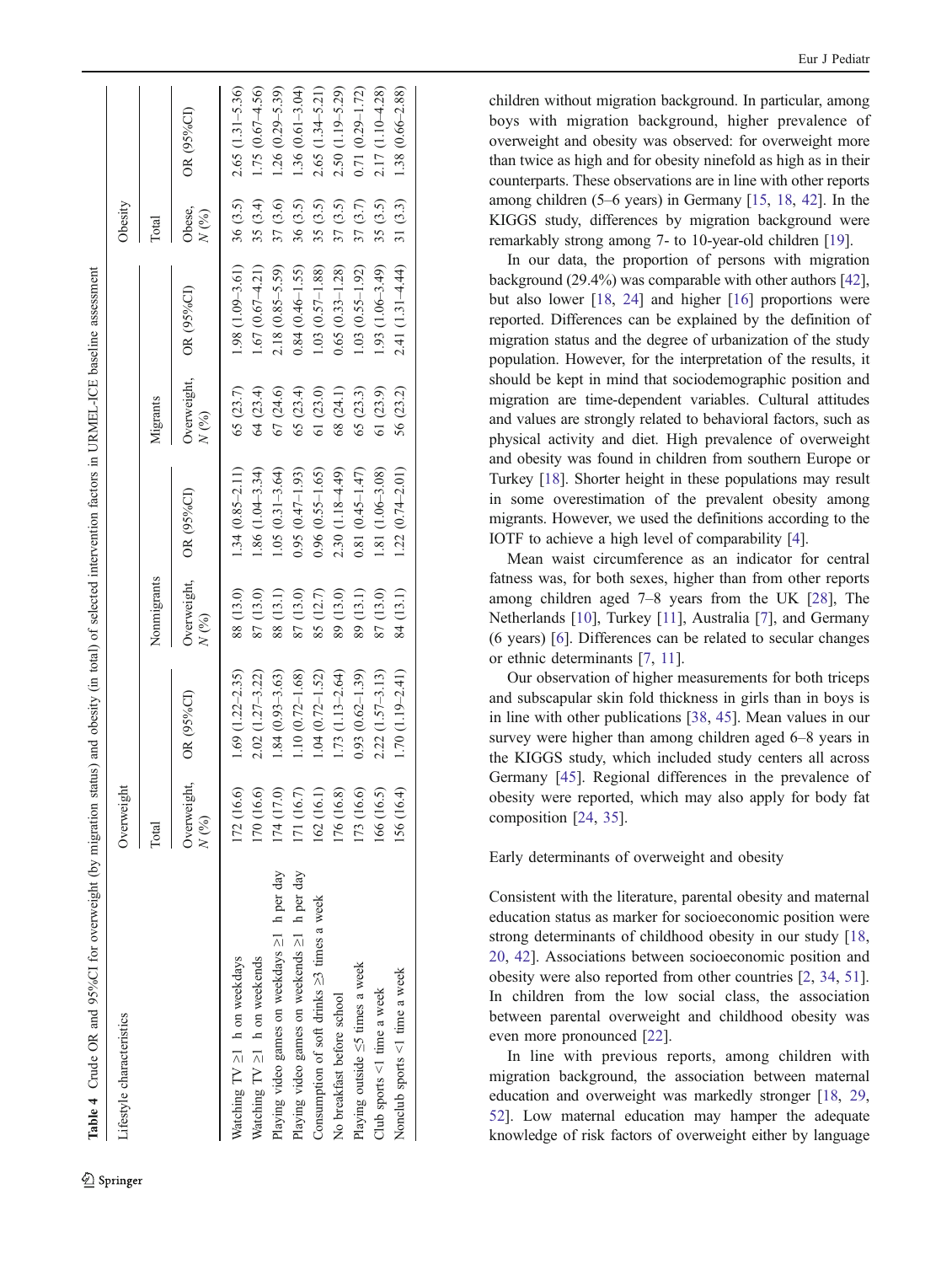<span id="page-6-0"></span>or foster the adherence to traditional values. Ethnic differences with respect to dietary habits were reported by authors from The Netherlands [2]. Different cultural and social integration may also be linked to leisure time activities [[13\]](#page-7-0).

We found no association between birth weight and overweight. However, data on this relationship are conflicting [5, [42](#page-7-0)]. Research indicates that, rather than birth weight, the growth in the first to second year of life ("catch-up growth") may be predictive for obesity [\[36](#page-7-0)]. Consistent with the existing literature, we found an inverse association of breastfeeding with overweight and obesity [\[37](#page-7-0)]. However, the protective association of breastfeeding with BMI is thought to be small because of other confounding factors and no substantial association with fat mass [\[37](#page-7-0), [47\]](#page-7-0). Our observation that maternal smoking during pregnancy is associated with overweight is in line with former publications [\[23](#page-7-0), [39](#page-7-0), [42](#page-7-0), [49\]](#page-8-0). Various mechanisms might explain this association such as "programming" by intrauterine nicotine exposure or with other smoking-associated adverse lifestyles of the mother [[23\]](#page-7-0).

Among migrants, female sex was associated with less overweight, suggesting that sex matters in the cultural and behavioral pathways. Recent findings indicate that social and biological networks contribute to obesity [3]. Interventions considering these social networks and social gradients may be more successful in practice [3, [30](#page-7-0)]. In this context, maternal education seems to be an important factor in the prevention of overweight among children with migration background. Further research is needed to understand the trajectories between migration status, SEP, gender, and adiposity.

#### Lifestyle determinants of overweight and obesity

Time spent watching TV (both weekdays and weekends) as indicator for physical inactivity and sedentary lifestyle was associated with overweight and obesity in our study. This finding was also reported by other authors [1, [18,](#page-7-0) [42](#page-7-0), [43](#page-7-0)]. Prevalence of daily time spent watching TV was within the range of other reports from Germany [[18,](#page-7-0) [21](#page-7-0)]. Interestingly, in our study, the strength of association between TV consumption and overweight was related to migration status. In line with others [\[42](#page-7-0)], playing video games, which was more prevalent in boys, was, in trend, associated with overweight. Our observation that the lack of physical activity in terms of participation in club sports or nonclub sports was associated with overweight and obesity is consistent with former research [[18,](#page-7-0) [26](#page-7-0), [46](#page-7-0), [50\]](#page-8-0).

For the consumption of sweetened drinks, we found an association with childhood obesity. This observation is consistent with the results of other studies [[18](#page-7-0), [33](#page-7-0)]. Consistent with other publications [[41\]](#page-7-0), we found an association of skipping breakfast before school with childhood overweight and obesity. Further adjustment for

potential determinants of elevated BMI (migration status, maternal overweight, smoking, maternal education, and breastfeeding) attenuated the relationships between selected lifestyle factors and overweight (data not shown).

Limitations and strengths of the study

Some limitations of our study should be considered when interpreting the results. Concerning dietary and lifestyle factors in overweight individuals, underreporting may have introduced bias and should be considered in the relationships between weight status and lifestyle habits. The crosssectional study design precludes causal interpretation of our observations. For example, the relationship between obesity and physical activity is bidirectional. Due to low obesity prevalence, no stratified analyses were performed.

BMI is an accepted measure to define obesity in population research, but for the interpretation of the results, it should be acknowledged that BMI does not reflect body fat distribution [\[31](#page-7-0)]. Among the strengths of our study are that the anthropometric measurements were performed according to a standardized protocol in one clinic and the population-based approach.

Acknowledgements The authors would like to thank the participating children as well as their parents and the teachers. The authors thank all members of the study team for their excellent work.

The study has been funded by the Landesstiftung Baden-Württemberg, Stuttgart.

#### References

- 1. Andersen RE, Crespo CJ, Bartlett SJ et al (1998) Relationship of physical activity and television watching with body weight and level of fatness among children: results from the Third National Health and Nutrition Examination Survey. JAMA 279:938–942
- 2. Brussaard JH, Erp-Baart MA, Brants HA et al (2001) Nutrition and health among migrants in The Netherlands. Public Health Nutr 4:659–664
- 3. Christakis NA, Fowler JH (2007) The spread of obesity in a large social network over 32 years. N Engl J Med 357:370–379
- 4. Cole TJ, Bellizzi MC, Flegal KM, Dietz WH (2000) Establishing a standard definition for child overweight and obesity worldwide: international survey. BMJ 320:1240–1243
- 5. Danielzik S, Czerwinski-Mast M, Langnase K et al (2004) Parental overweight, socioeconomic status and high birth weight are the major determinants of overweight and obesity in 5–7 y-old children: baseline data of the Kiel Obesity Prevention Study (KOPS). Int J Obes Relat Metab Disord 28:1494–1502
- 6. Danielzik S, Pust S, Muller MJ (2007) School-based interventions to prevent overweight and obesity in prepubertal children: process and 4-years outcome evaluation of the Kiel Obesity Prevention Study (KOPS). Acta Paediatr Suppl 96:19–25
- 7. Davies PS, Eisenmann JC (2006) Waist circumference percentiles for 7–15-year-old Australian children. Acta Paediatr 95:1017
- 8. Ebbeling CB, Pawlak DB, Ludwig DS (2002) Childhood obesity: public-health crisis, common sense cure. Lancet 360:473–482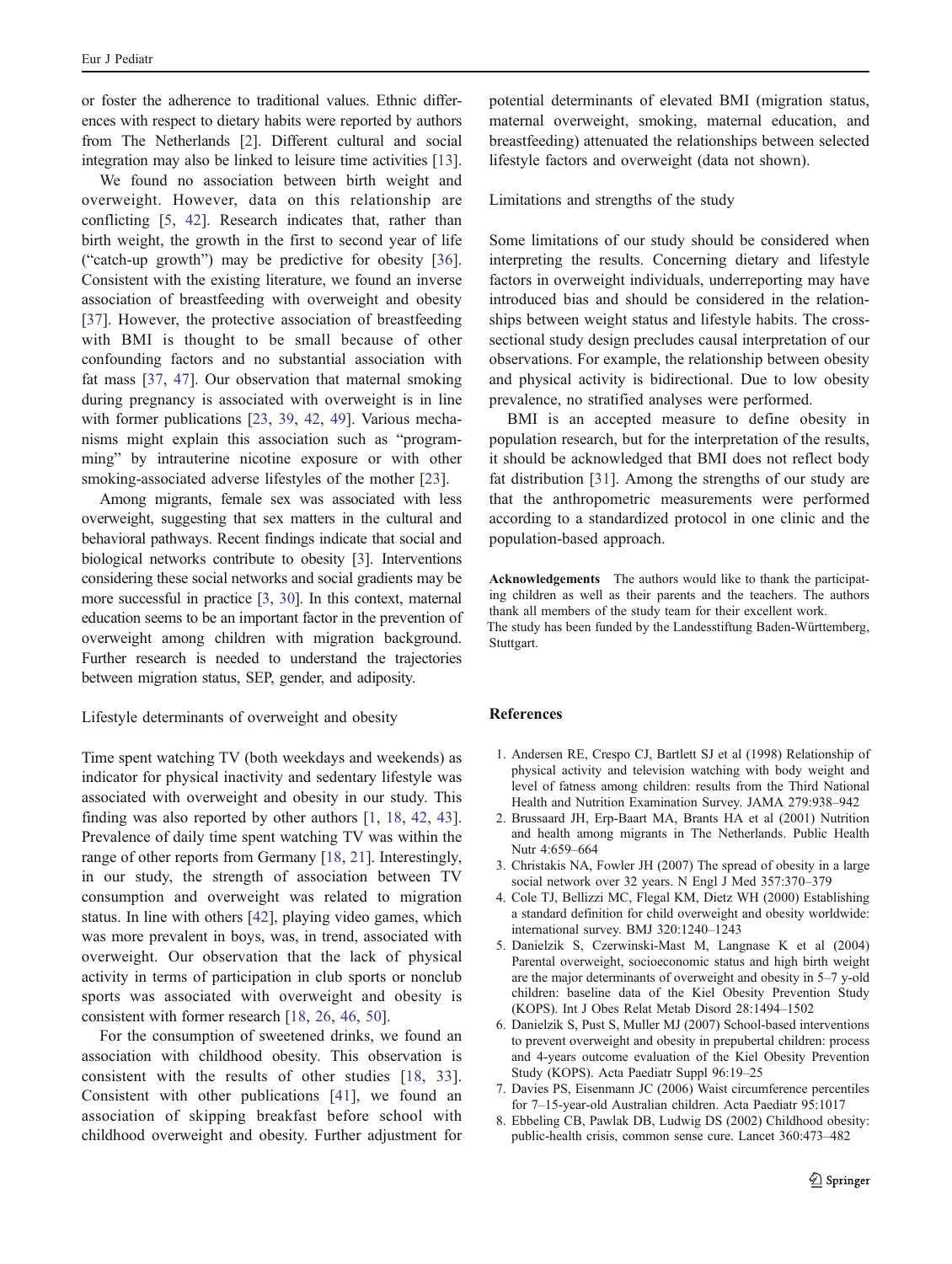- <span id="page-7-0"></span>9. Engeland A, Bjorge T, Tverdal A, Sogaard AJ (2004) Obesity in adolescence and adulthood and the risk of adult mortality. Epidemiology 15:79–85
- 10. Fredriks AM, Van Buuren S, Fekkes M et al (2005) Are age references for waist circumference, hip circumference and waist– hip ratio in Dutch children useful in clinical practice? Eur J Pediatr 164:216–222
- 11. Hatipoglu N, Ozturk A, Mazicioglu MM et al (2007) Waist circumference percentiles for 7- to 17-year-old Turkish children and adolescents. Eur J Pediatr 167:383–389
- 12. Herpertz-Dahlmann B, Geller F, Bohle C et al (2003) Secular trends in body mass index measurements in preschool children from the City of Aachen, Germany. Eur J Pediatr 162:104–109
- 13. Hosper K, Klazinga NS, Stronks K (2007) Acculturation does not necessarily lead to increased physical activity during leisure time: a cross-sectional study among Turkish young people in the Netherlands. BMC Public Health 7:230
- 14. James J, Thomas P, Cavan D, Kerr D (2004) Preventing childhood obesity by reducing consumption of carbonated drinks: cluster randomised controlled trial. BMJ 328:1237
- 15. Kalies H, Lenz J, von Kries R (2002) Prevalence of overweight and obesity and trends in body mass index in German pre-school children, 1982–1997. Int J Obes Relat Metab Disord 26:1211– 1217
- 16. Kleiser C, Schaffrath RA, Mensink GB et al (2009) Potential determinants of obesity among children and adolescents in Germany: results from the cross-sectional KiGGS Study. BMC Public Health 9:46
- 17. Kromeyer-Hauschild K, Wabitsch M, Kunze D et al (2001) Percentilen für den Body-mass-Index für das Kindes und Jugendalter unter Heranziehung verschiedener deutscher Stichproben. Monatsschr Kinderheilkd 149:807–818
- 18. Kuepper-Nybelen J, Lamerz A, Bruning N et al (2005) Major differences in prevalence of overweight according to nationality in preschool children living in Germany: determinants and public health implications. Arch Dis Child 90:359–363
- 19. Kurth BM, Schaffrath RA (2007) [The prevalence of overweight and obese children and adolescents living in Germany. Results of the German Health Interview and Examination Survey for Children and Adolescents (KiGGS)]. Bundesgesundheitsblatt Gesundheitsforschung Gesundheitsschutz 50:736–743
- 20. Lamerz A, Kuepper-Nybelen J, Wehle C et al (2005) Social class, parental education, and obesity prevalence in a study of six-yearold children in Germany. Int J Obes (Lond) 29:373–380
- 21. Lampert T, Sygusch R, Schlack R (2007) [Use of electronic media in adolescence. Results of the German Health Interview and Examination Survey for Children and Adolescents (KiGGS)]. Bundesgesundheitsblatt Gesundheitsforschung Gesundheitsschutz 50:643–652
- 22. Langnase K, Mast M, Muller MJ (2002) Social class differences in overweight of prepubertal children in northwest Germany. Int J Obes Relat Metab Disord 26:566–572
- 23. Leary SD, Smith GD, Rogers IS et al (2006) Smoking during pregnancy and offspring fat and lean mass in childhood. Obesity (Silver Spring) 14:2284–2293
- 24. Liese AD, Hirsch T, von Mutius E, Weiland SK (2006) Burden of overweight in Germany: prevalence differences between former East and West German children. Eur J Public Health 16:526–531
- 25. Lobstein T, Frelut ML (2003) Prevalence of overweight among children in Europe. Obes Rev 4:195–200
- 26. Maffeis C (2000) Aetiology of overweight and obesity in children and adolescents. Eur J Pediatr 159(Suppl 1):S35–S44
- 27. Malik VS, Schulze MB, Hu FB (2006) Intake of sugar-sweetened beverages and weight gain: a systematic review. Am J Clin Nutr 84:274–288
- 28. McCarthy HD, Jarrett KV, Crawley HF (2001) The development of waist circumference percentiles in British children aged 5.0– 16.9 y. Eur J Clin Nutr 55:902–907
- 29. Muller MJ, Asbeck I, Mast M et al (2001) Prevention of obesity more than an intention. Concept and first results of the Kiel Obesity Prevention Study (KOPS). Int J Obes Relat Metab Disord 25(Suppl 1):S66–S74
- 30. Muller MJ, Danielzik S (2007) Childhood overweight: is there need for a new societal approach to the obesity epidemic? Obes Rev 8:87–90
- 31. Must A, Anderson SE (2006) Body mass index in children and adolescents: considerations for population-based applications. Int J Obes (Lond) 30:590–594
- 32. Nagel G, Rapp K, Wabitsch M et al (2008) Prevalence and cluster of cardiometabolic biomarkers in overweight and obese schoolchildren: results from a large survey in southwest Germany. Clin Chem 54:317–325
- 33. Nicklas TA, Yang SJ, Baranowski T et al (2003) Eating patterns and obesity in children. The Bogalusa Heart Study. Am J Prev Med 25:9–16
- 34. Ogden CL, Carroll MD, Curtin LR et al (2006) Prevalence of overweight and obesity in the United States, 1999–2004. JAMA 295:1549–1555
- 35. Ohrig E, Geiss HC, Haas GM, Schwandt P (2001) The Prevention Education Program (PEP) Nuremberg: design and baseline data of a family oriented intervention study. Int J Obes Relat Metab Disord 25(Suppl 1):S89–S92
- 36. Ong KK, Ahmed ML, Emmett PM et al (2000) Association between postnatal catch-up growth and obesity in childhood: prospective cohort study. BMJ 320:967–971
- 37. Owen CG, Martin RM, Whincup PH et al (2005) The effect of breastfeeding on mean body mass index throughout life: a quantitative review of published and unpublished observational evidence. Am J Clin Nutr 82:1298–1307
- 38. Padez C, Fernandes T, Mourao I et al (2004) Prevalence of overweight and obesity in 7–9-year-old Portuguese children: trends in body mass index from 1970–2002. Am J Hum Biol 16:670–678
- 39. Power C, Jefferis BJ (2002) Fetal environment and subsequent obesity: a study of maternal smoking. Int J Epidemiol 31:413–419
- 40. Prentice AM, Jebb SA (2003) Fast foods, energy density and obesity: a possible mechanistic link. Obes Rev 4:187–194
- 41. Rampersaud GC, Pereira MA, Girard BL et al (2005) Breakfast habits, nutritional status, body weight, and academic performance in children and adolescents. J Am Diet Assoc 105:743– 760
- 42. Rapp K, Schick KH, Bode H, Weiland SK (2005) Type of kindergarten and other potential determinants of overweight in pre-school children. Public Health Nutr 8:642–649
- 43. Reilly JJ, Armstrong J, Dorosty AR et al (2005) Early life risk factors for obesity in childhood: cohort study. BMJ 330:1357
- 44. Robinson TN (1999) Reducing children's television viewing to prevent obesity: a randomized controlled trial. JAMA 282:1561– 1567
- 45. Stolzenberg H, Kahl H, Bergmann KE (2007) [Body measurements of children and adolescents in Germany. Results of the German Health Interview and Examination Survey for Children and Adolescents (KiGGS)]. Bundesgesundheitsblatt Gesundheitsforschung Gesundheitsschutz 50:659–669
- 46. Summerbell CD, Waters E, Edmunds LD et al (2005) Interventions for preventing obesity in children. Cochrane Database Syst Rev (3):CD001871
- 47. Toschke AM, Martin RM, von Kries R et al (2007) Infant feeding method and obesity: body mass index and dual-energy X-ray absorptiometry measurements at 9–10 y of age from the Avon Longitudinal Study of Parents and Children (ALSPAC). Am J Clin Nutr 85:1578–1585